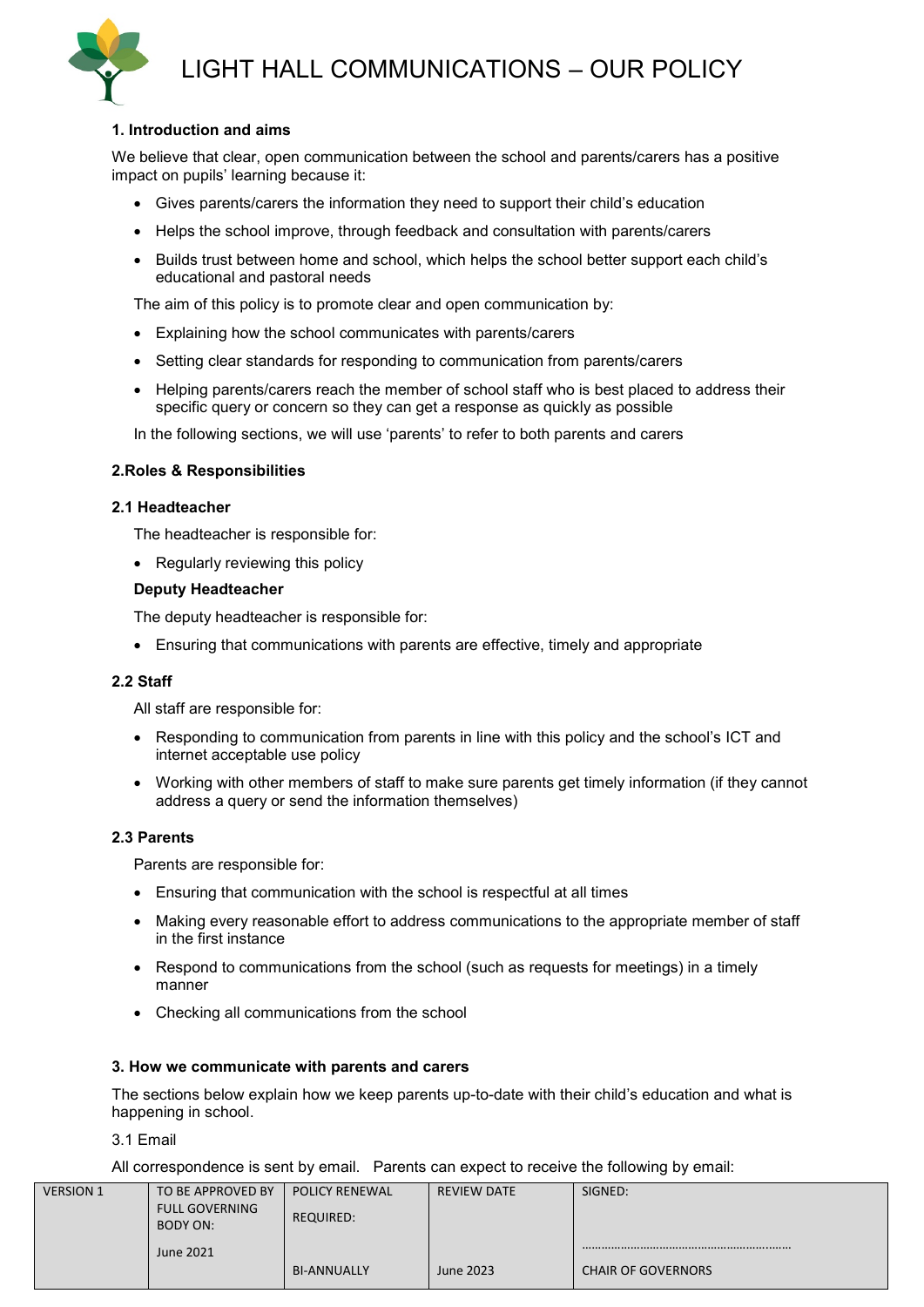# LIGHT HALL COMMUNICATIONS – OUR POLICY



- Letters
- Notice of upcoming school events
- Notice of scheduled school closures (for example, for staff training days)
- School surveys or consultations
- Class activities or teacher requests
- Our weekly newsletter 'The Word'
- Information and consent regarding trips and visits
- Notice of payments
- Short-notice changes to the school day
- Interim reports
- Notice of emergency school closures (for instance, due to bad weather) Website

All communication will refer to the website, where copies of information are up to date.

<https://www.lighthall.co.uk/letters-correspondence/>

# **3.2 SIMS Parent App (Class charts when installed)**

Parents use the SIMS parent app to check the following information about their child:

- Attendance
- Behaviour & Achievement points
- Timetable
- How to change parents' details, such as a change of address or phone number

# **3.3 Text Messages**

Text messages are used for

- Unexplained absence
- Emergencies

# **3. 4 Website**

Our school website [\(www.lighthall.co.uk\)](http://www.lighthall.co.uk/) includes:

- Full school calendar for the year.
- Information on the following:
	- Pupil Premium

Governance

SEND

Policies

**Curriculum** 

Careers

Exams

Remote Learning House Information

Pastoral Support

| <b>VERSION 1</b> | TO BE APPROVED BY     | <b>POLICY RENEWAL</b> | REVIEW DATE | SIGNED:                   |
|------------------|-----------------------|-----------------------|-------------|---------------------------|
|                  |                       |                       |             |                           |
|                  | <b>FULL GOVERNING</b> |                       |             |                           |
|                  |                       | <b>REQUIRED:</b>      |             |                           |
|                  | BODY ON:              |                       |             |                           |
|                  |                       |                       |             |                           |
|                  | <b>June 2021</b>      |                       |             |                           |
|                  |                       |                       |             |                           |
|                  |                       | <b>BI-ANNUALLY</b>    | June 2023   | <b>CHAIR OF GOVERNORS</b> |
|                  |                       |                       |             |                           |
|                  |                       |                       |             |                           |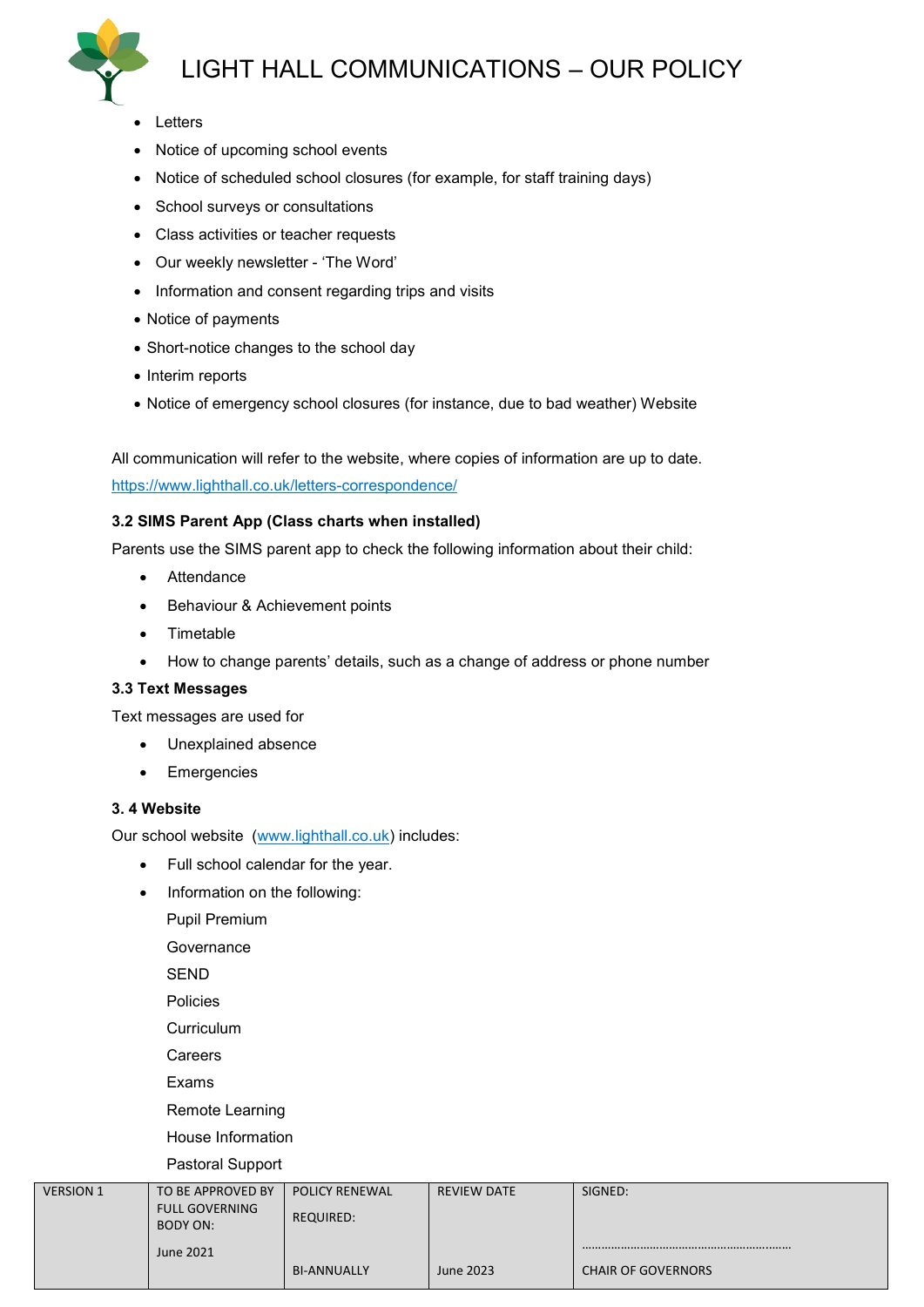

Extra Curricular

- **Correspondence**
- Uniform
- Homework
- School day
- Contact details and emails for staff

# **3.5 Social Media**

We use the following social media platforms to communicate items of interest:

- Facebook <https://www.facebook.com/LightHallAcademy>
- Twitter <https://twitter.com/lighthallschool>

# **3.6 Reports & Parent Evenings**

Each child receives an annual report about their progress at specific points in the academic year. This is calendared. Parents are invited to participate in a parental consultation once a year.

#### **4. How parents and carers can communicate with the school**

#### **4.1 Email**

We encourage parents to contact staff directly by email if they have a concern. A list of contacts is available here:<https://www.lighthall.co.uk/faculty-contacts/>

- Email the most appropriate address
- Include your child's full name in the subject line

If a parent is unsure about whom to contact they should contact the school office directly. 0121 744 3835 or [office@lighthall.co.uk.](mailto:office@lighthall.co.uk)

During the week in term time we will acknowledge queries within 48 hours. If your concern is urgent and you need a response sooner than this, please call the school office. 0121 744 3835.

# **4.2 Phone calls**

If you need to speak to a specific member of staff about a **non-urgent** matter, please email the school office and the relevant member of staff will contact you within 48 working hours .

If this is not possible (due to teaching or other commitments), someone will get in touch with you to schedule a phone call at a convenient time. We aim to make sure you have spoken to the appropriate member of staff within 2 days of your request.

If your issue is urgent, please call the school office.

Urgent issues might include things like:

- Family emergencies
- Safeguarding or welfare issues

For more general enquiries, please call the school office.

# **4.3 Meetings**

If you would like to schedule a meeting with a member of staff, please email the appropriate address <https://www.lighthall.co.uk/faculty-contacts/> or call the school to book an appointment, at a mutually convenient time.

| <b>VERSION 1</b> | TO BE APPROVED BY<br><b>FULL GOVERNING</b><br>BODY ON: | <b>POLICY RENEWAL</b><br><b>REQUIRED:</b> | <b>REVIEW DATE</b> | SIGNED:                   |
|------------------|--------------------------------------------------------|-------------------------------------------|--------------------|---------------------------|
|                  | June 2021                                              | <b>BI-ANNUALLY</b>                        | June 2023          | <b>CHAIR OF GOVERNORS</b> |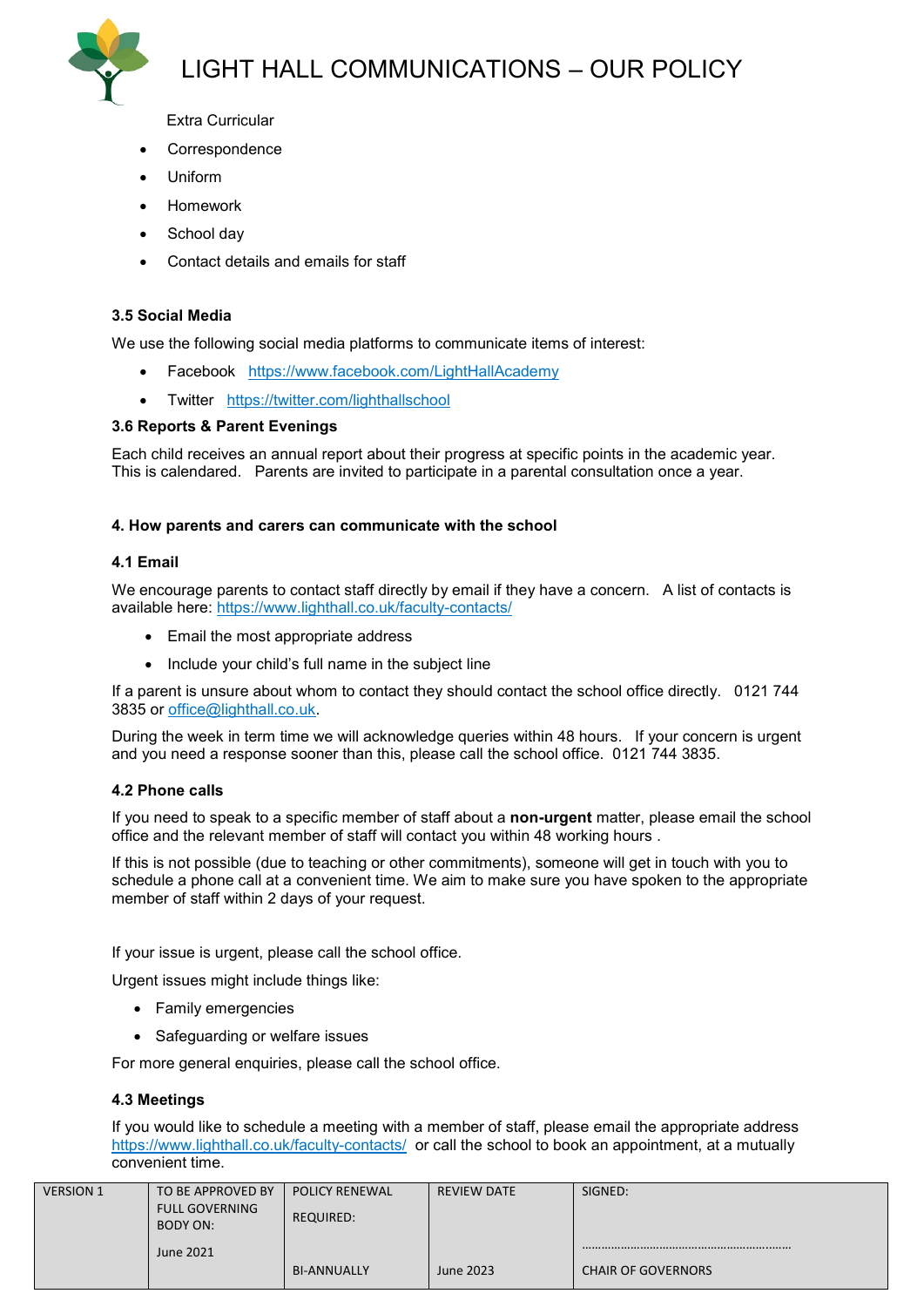

# **5. Links with other policies**

The policy should be read alongside our policies on:

- ICT and internet acceptable use
- Parent code of conduct
- Staff code of conduct
- Complaints

# **Who should I contact?**

If you have questions about any of the topics in the table below, or would like to speak to a member of staff:

| I HAVE A QUESTION ABOUT                                  | WHO YOU NEED TO TALK TO                                                                                                                                                 |
|----------------------------------------------------------|-------------------------------------------------------------------------------------------------------------------------------------------------------------------------|
| My child's learning/class<br>activities/lessons/homework | https://www.lighthall.co.uk/faculty-contacts/                                                                                                                           |
| My child's wellbeing/pastoral support                    | https://www.lighthall.co.uk/faculty-contacts/                                                                                                                           |
| Payments                                                 | <b>Finance Team</b><br>lhfinance@lighthall.co.uk                                                                                                                        |
| School trips                                             | <b>Megan Powell</b><br>mpowell@lighthall.co.uk                                                                                                                          |
| Uniform/lost and found                                   | Kelly Regan<br>kregan@lighthall.co.uk                                                                                                                                   |
| Attendance and absence requests                          | If you need to report your child's absence, call:<br>0121 744 3835 option 1<br>If you want to request approval for term-time<br>absence, contact pruddy@lighthall.co.uk |
| Bullying and behaviour                                   | Pastoral Manager for your child's year                                                                                                                                  |
| School events/the school calendar                        | <b>Megan Powell</b><br>mpowell@lighthall.co.uk                                                                                                                          |
| Special educational needs                                | Lis Yu<br>eyu@lighthall.co.uk                                                                                                                                           |
| Before and after-school clubs                            | <b>School Office</b><br>office@lighthall.co.uk                                                                                                                          |